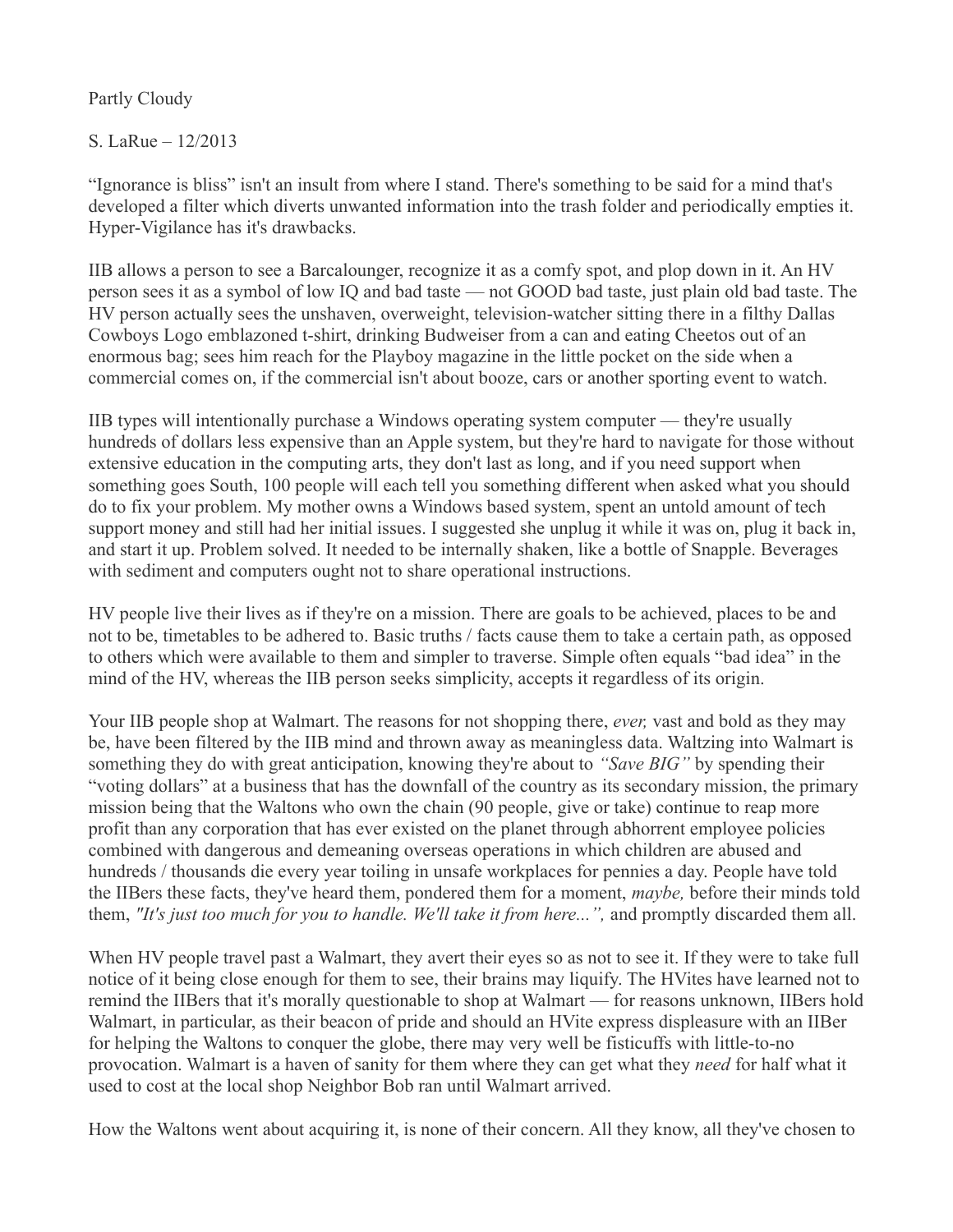store in their minds, is that they're able to feed their family huge portions of poorly processed food-like items, clothe their children and keep their entertainment systems up to the modern standard of living they see on television every day, and still have money leftover to keep the fridge stocked with Bud. If you dare to question that, be so bold as to speak a single fact pointing to a flaw in their "church of savings'" business practices, you'd better be ready for a tussle, 'cuz there's gonna be one.

I use the Walmart scenario as the apex example of the differences between the two mind-sets. If a person has what's often referred to as a value system, a moral code as it were and sticks to the facts this code is based on, spending a single penny at Walmart is completely out of the question. There are thousands of glaring examples of the owners being, for all intents and purposes, High Commanders in the Nazi SS, at the helm of what they hope will soon be a country of concentration camps filled with Walmart shoppers who've willingly reported for their housing assignment when promised a year's supply of frozen TV Dinners for a dollar.

The HVites wouldn't eat a TV Dinner in the first place, but the IIBers see a bounty of nourishment before them, where, in reality, there is none. Doesn't matter — it's food of some kind or another, you can chew it, it goes through you, you shit it out and live to repeat the process. That your kidneys or liver may fail in a year, or your stomach lining will lose the ability to keep up with all the toxins you're cramming into it, makes no difference. IIBers live in the "now" and that's something to be very proud of. HVites could learn a lesson or two in that arena, should they slow-the-fuck-down and *listen to reason.* Doing so would require both camps of thought, or lack thereof, to agree on the definition of "reasonable." I stand before you a doubtful man.

The bent of this missive has assuredly revealed which camp I consider myself to be an occupant of. I've owned a Barcalounger, watched hundreds of thousands of hours of television. I used to drink Miller (bottles) but still, it was shitty American beer. And when Sam started Walmart, it seemed it was the incidental / happenstance answer to our nation's pray-a-thon, demanding Sky-daddy's intervention in the area of *'big savings.'* Newer and better Jet Skis were needed, bigger stereo speakers, affordable lingerie, patio furnishings, Disney films, Britney Spears CDs and brother I'm here to tell ya, that new Lincoln Navigator was looking like it would never be parked outside the trailer. Our long national nightmare was officially OVER! Who knew Sky-daddy had the time for such frivolity with so many naked people to monitor? "That dude *Rawks!"*

I'd been raised not to question the actions of the masses, to go along with the unspoken game plan, to fall in line and do what was expected of me. I was a model consumer, owned a pair of brown wingtip shoes, drove a Chevrolet, scrimped and saved for a giant-screen TV and tended my lawn like it was going to be inspected by a government official at any moment (one pass North to South, a second East to West).

Then one day, one overcast, fateful day, my core values, which I'd compiled under strict guidance sans inquiry, the very foundation I was standing on, dissolved. And I'll be damned if I can point to a single event causing it. It just turned to mist and dissipated, was burned away by the power of the Sun.

I've heard of alcoholics having what they call "a moment of clarity" just before they adopt the moniker *"recovering"* alcoholic, and set about fixing the broken lives they'd created by their own hands. I might as well have been a junkie going cold turkey. MY so called "moment of clarity" looked like up was down, left was right, cats were chasing dogs, my children were obedient and courteous, my wife's cooking became edible — my footing was gone and I was adrift in a sea that needed redefining.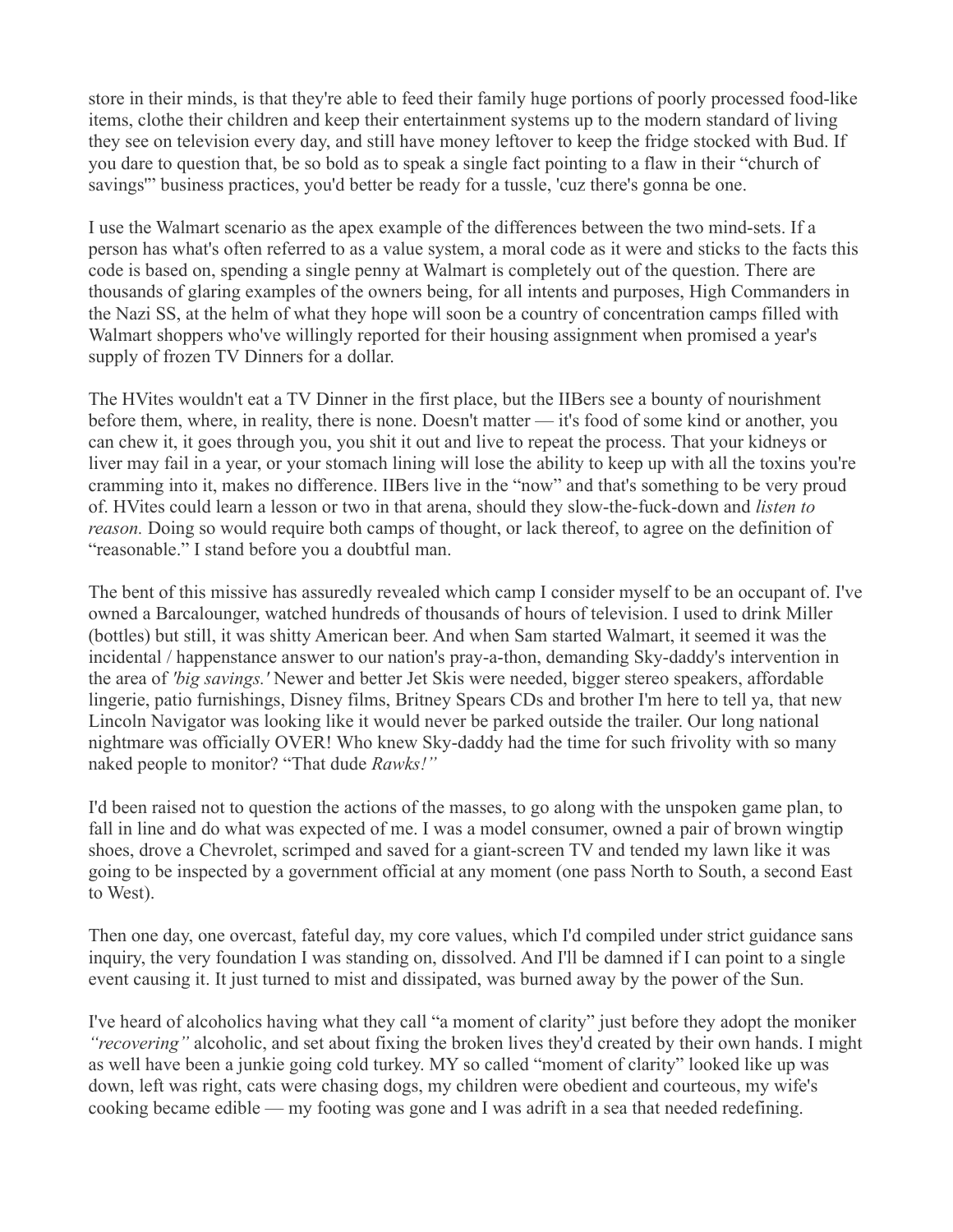Here it is, several thousand years later, my definitions have been updated, adjustments have been made, and I often find myself longing for ignorance. I'd like to just go buy a god damn coffee maker without scrutinizing the package for the words "MADE IN CHINA". *Mr. Coffee,* a long established leader in the coffee maker industry, an American based company that sells more coffee makers than anyone in the world, now has operations in China. In fact, my year-long search for a coffee maker has yet to turn one up that doesn't cost more than an automobile without the words "MADE IN CHINA" somewhere on the box. If those words are there, it might as well be emitting neon-green radioactive light, because I ain't buyin' it. Oppressed persons made it, got paid little to nothing for the pleasure, and have probably lost a family member or three due to hazardous working conditions.

The political process in America has been proven to be an inside job — makes no difference who you vote for — the fucking Waltons and their Nazi forces are driving the bus whether you believe it or not. Belief has little to do with real life — facts are what matter, not faith. **The fact is,** the only way I get to vote in favor of the human race evolving is with my dollars. That's the voice, the ONLY voice people have with which to state their preferences because its the only language the Waltons of Planet Earth understand. If everyone stopped telling them their shenanigans are hunky-dory by PAYING THEM for their complete lack of morals, they'd stop being Nazi shitheads. Shoot them in the bank account, and you'll get their attention. Shooting one of them in the head will have no effect — the one you kill will have a successor and the game will continue uninterrupted.

See what I mean? Seriously, read those two paragraphs again. Its all true, factual, real, tangible, proven over and over and over again. So why is there still one single Barcalounger, in one single house, holding one single fat sports fan, drinking one single piss-flavored beer?

## Easy...

Because ignorance is bliss, Barcaloungers are comfy, being overweight is normal, focusing your attention on sporting events instead of what the world is up to takes very little effort; it's even fun when the guys you claim as your own are winning — you may be sitting in a big, ugly plastic chair getting soused on piss-water, but that doesn't mean you're willing to hitch your wagon to a bunch of hapless losers — "your" team is the shit, end of story. Anxiety is not a part of your existence. Angst may appear momentarily when Walmart is out of Cheetos, or your team is behind when they break for a commercial, but tomorrow will be smooth sailing. All will be forgotten and it'll be business as usual down at the plant.

This little yarn was inspired by a simple trip to a local drug store. I drove there, purchased some medication I currently require for a temporary physical malady, put a quart of oil in my foreign car, dropped by an acquaintance's home to say hello, and made my way back here. Took about an hour. During that time, the people and situations I encountered, all of which were normal, everyday activities undertaken by those in the IIB camp, gave me the distinct impression, by the time I walked back through my door, that my hair was on fire and my hands were tied behind my back, making it impossible for me to address the inferno atop my wee noggin.

As in most instances of this sort, I try to relax; sit in my Ray Eames designed, mid-century-modern molded plywood chair, next to my Heywood Wakefield occasional table, under my Herman Miller lamp, a hand-etched pilsner rose-colored depression glass, filled with room temperature S. Pelligrino mineral water in hand and in a few minutes I was able to type.

Compare the Barcalounger scene with what I just described and please explain to me, slowly and in